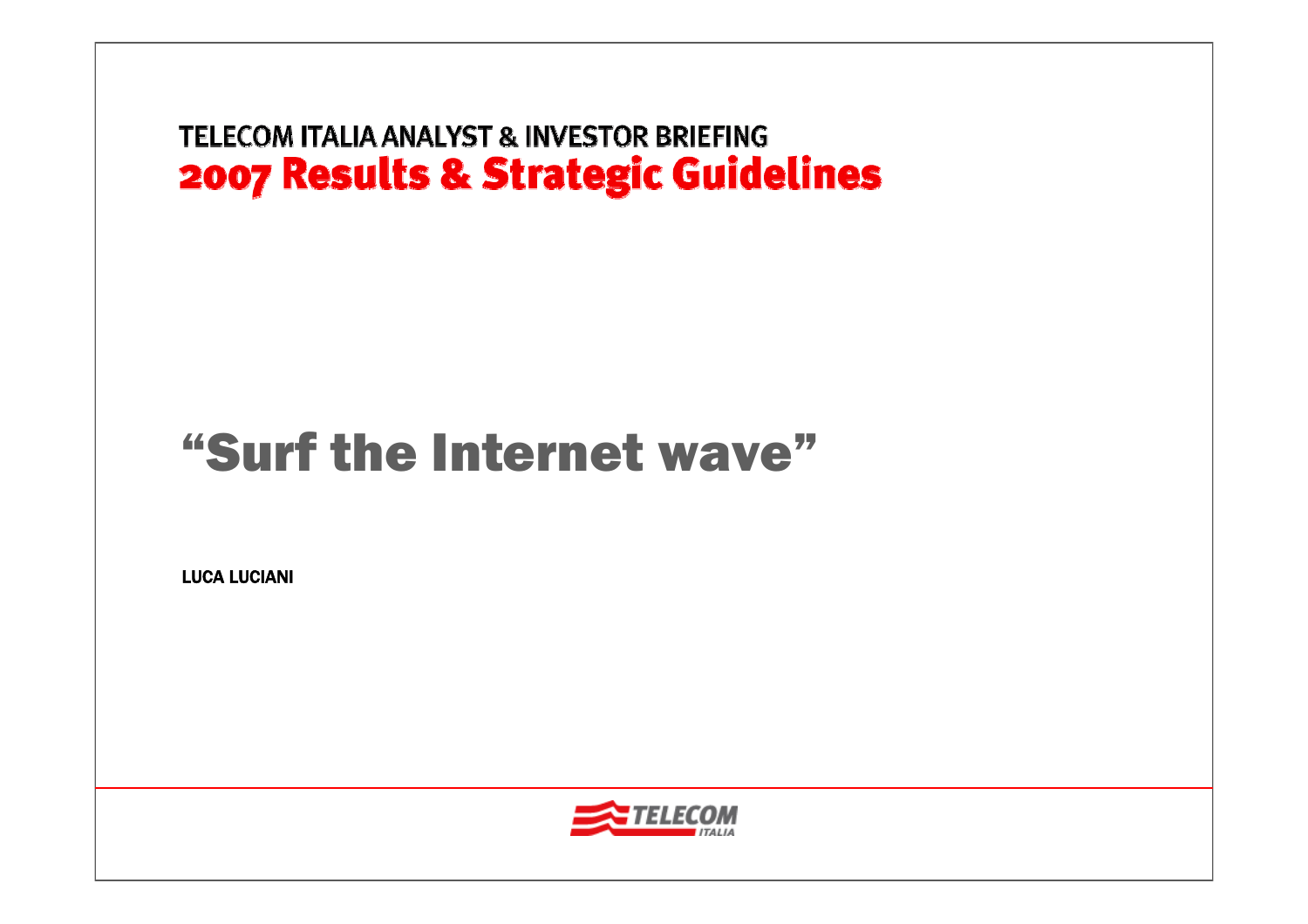"SURF THE INTERNET WAVE"

### Safe Harbour

This presentation contains statements that constitute forward-looking statements within the meaning of the Private Securities Litigation Reform Act of 1995. These statements appear in a number of places in this presentation and include statements regarding the intent, belief or current expectations of the Company with respect to the customer base, estimates regarding future growth in the different business lines and the global business, market share, financial results and other aspects of the Company's activities and strategies.

Such forward looking statements are not guarantees of future performance and involve risks and uncertainties, and actual results may differ materially from those in the forward looking statements as a result of various factors.

Analysts and investors are cautioned not to place undue reliance on those forward looking statements, which speak only as of the date of this presentation. Telecom Italia Spa undertakes no obligation to release publicly the results of any revisions to these forward looking statements which may be made to reflect events and circumstances after the date of this presentation, including, without limitation, changes in Telecom Italia Spa business or acquisition strategy or to reflect the occurrence of unanticipated events. Analysts and investors are encouraged to consult the Company's Annual Report on Form 20-F as well as periodic filings made on Form 6-K, which are on file with the United States Securities and Exchange Commission , which set out certain factors that could cause actual results to be materially different from the forward-looking statements contained herein.

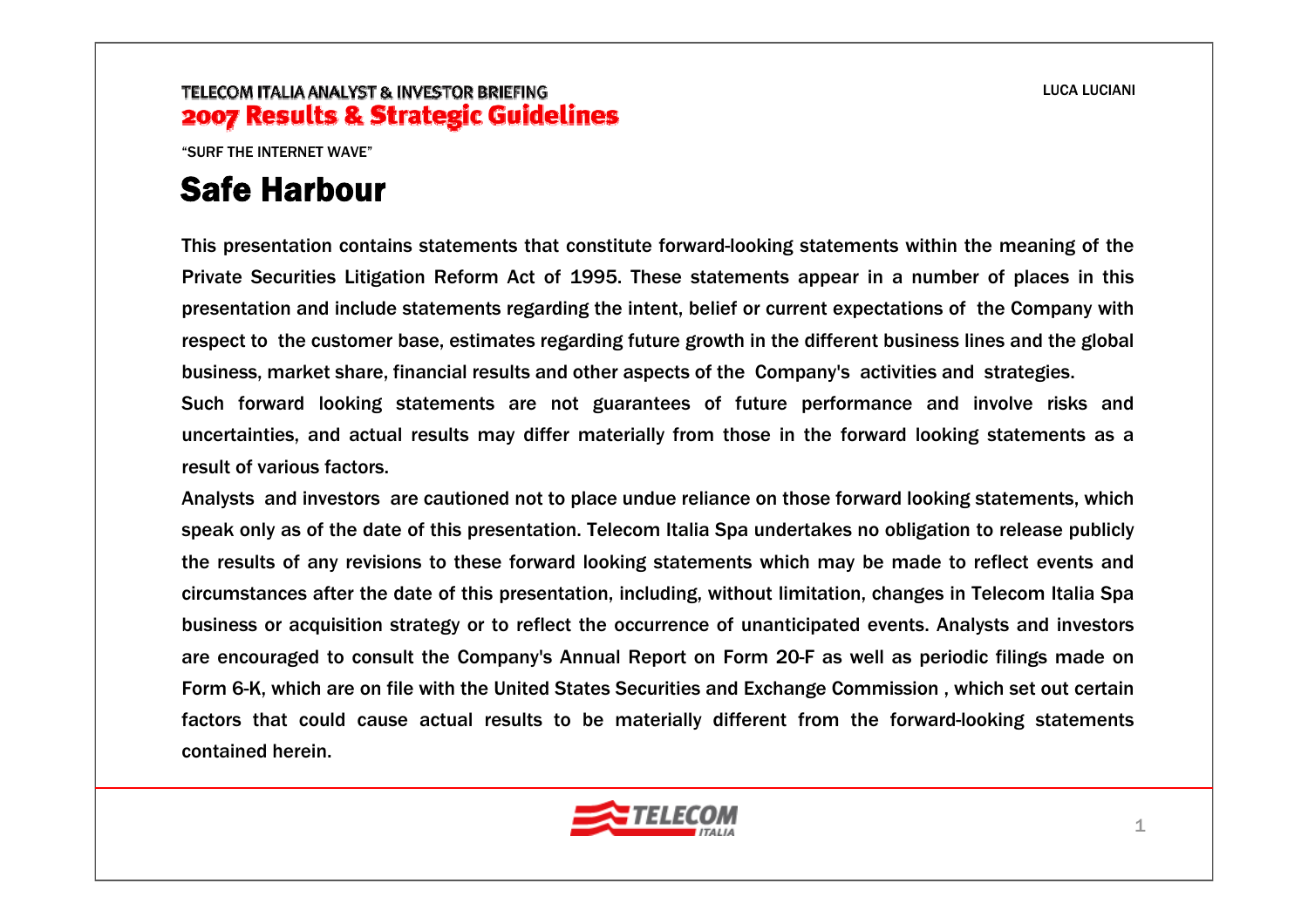#### TELECOM ITALIA ANALYST & INVESTOR BRIEFING 2007 Results & Strategic Guidelines

"SURF THE INTERNET WAVE"



Achievements 2007

- ▶ Sources of growth
- ▶ Outlook 2008 and conclusions

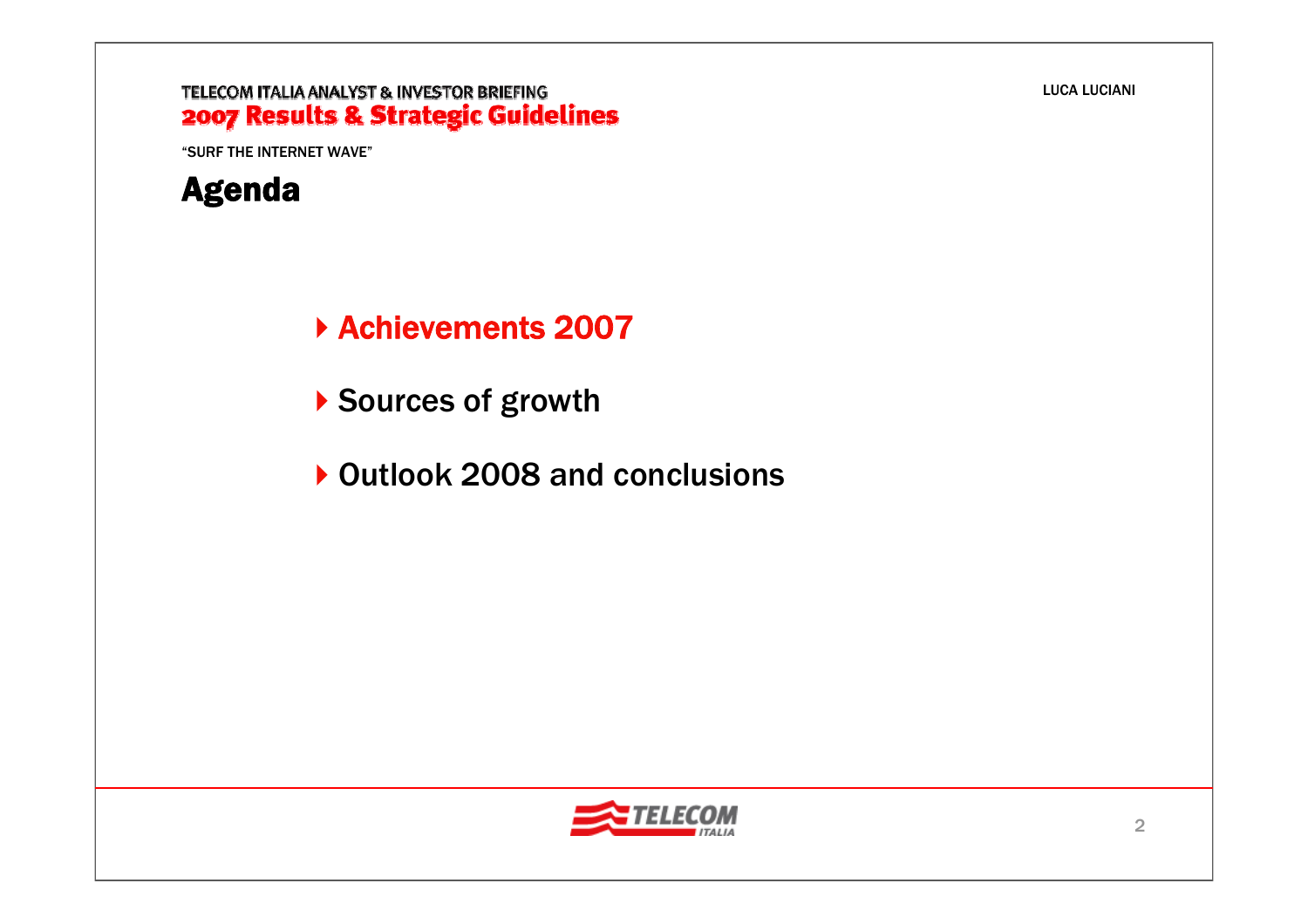# **TELECOM ITALIA ANALYST & INVESTOR BRIEFING<br>2007 Results & Strategic Guidelines**

"SURF THE INTERNET WAVE"

### Commitment vs delivery

|                               | <b>What we said</b>                                                                                                                                                                                                                                                                       | <b>What we did</b>                                                                                                                     |   |
|-------------------------------|-------------------------------------------------------------------------------------------------------------------------------------------------------------------------------------------------------------------------------------------------------------------------------------------|----------------------------------------------------------------------------------------------------------------------------------------|---|
| <b>Market</b><br>share        | $\triangleright$ Stable in volumes<br>▶ 40.3% market share (vs. 40.4% YA)<br>Leadership defended on key segments:<br>$\triangleright$ Focus on value<br>Consumer: Revenue Share 45.5% (+0.5 pts YoY)<br>SoHo: Market Share 51.5% (+1,8 pts YoY)<br>SME: Market Share 52.0% (+0.3 pts YoY) |                                                                                                                                        |   |
|                               | ▶ Revenues: - 2/ - 3 %                                                                                                                                                                                                                                                                    | ▶ - 2.3% on Mobile Revenues (excluding H3G litigation)<br>▶ - 1.9% Service Revenues Retail (+4.8% normalized)                          |   |
| <b>Revenue</b><br>growth      | ▶ Outgoing traffic growth: $+8/+10%$<br>▶ Price reduction: -10%                                                                                                                                                                                                                           | ▶ Outgoing traffic growth: +13.9%<br>▶ Price reduction: -6.3% (net of Bersani)                                                         |   |
|                               | ▶ 20% VAS on Service Revenues                                                                                                                                                                                                                                                             | ▶ 21% VAS on Service Revenues<br>Mobile Internet: +95%                                                                                 |   |
| <b>Regulation</b><br>pressure | ▶ F-M termination cut $(10 \text{ }\epsilon\text{cent} \text{ as of July}):$<br>▶ Price impact: -162 mln euro<br>▶ Volume impact: +90 mln euro                                                                                                                                            | ▶ No elasticity in incoming: Fixed-Mobile calls dropped by<br>-12% with additional -90 mln euro on top of price cut                    | × |
|                               | International roaming tariff cut $(30)$ Ecent as<br>of Sept.): impact -60 Mln euro*                                                                                                                                                                                                       | ▶ Low elasticity from Reding cut: -88 mln euro impact                                                                                  | × |
|                               | ▶ Bersani Decree:<br>Net revenues impact: -350/400 mln euro<br>$(630$ gross)                                                                                                                                                                                                              | Declining elasticity $(0.4 \text{ in } \text{IVQ vs } 0.6 \text{ in } \text{IIQ})$ :<br>Net revenues impact: -404 mln euro (630 gross) |   |
|                               | *Retail and Wholesale                                                                                                                                                                                                                                                                     |                                                                                                                                        |   |

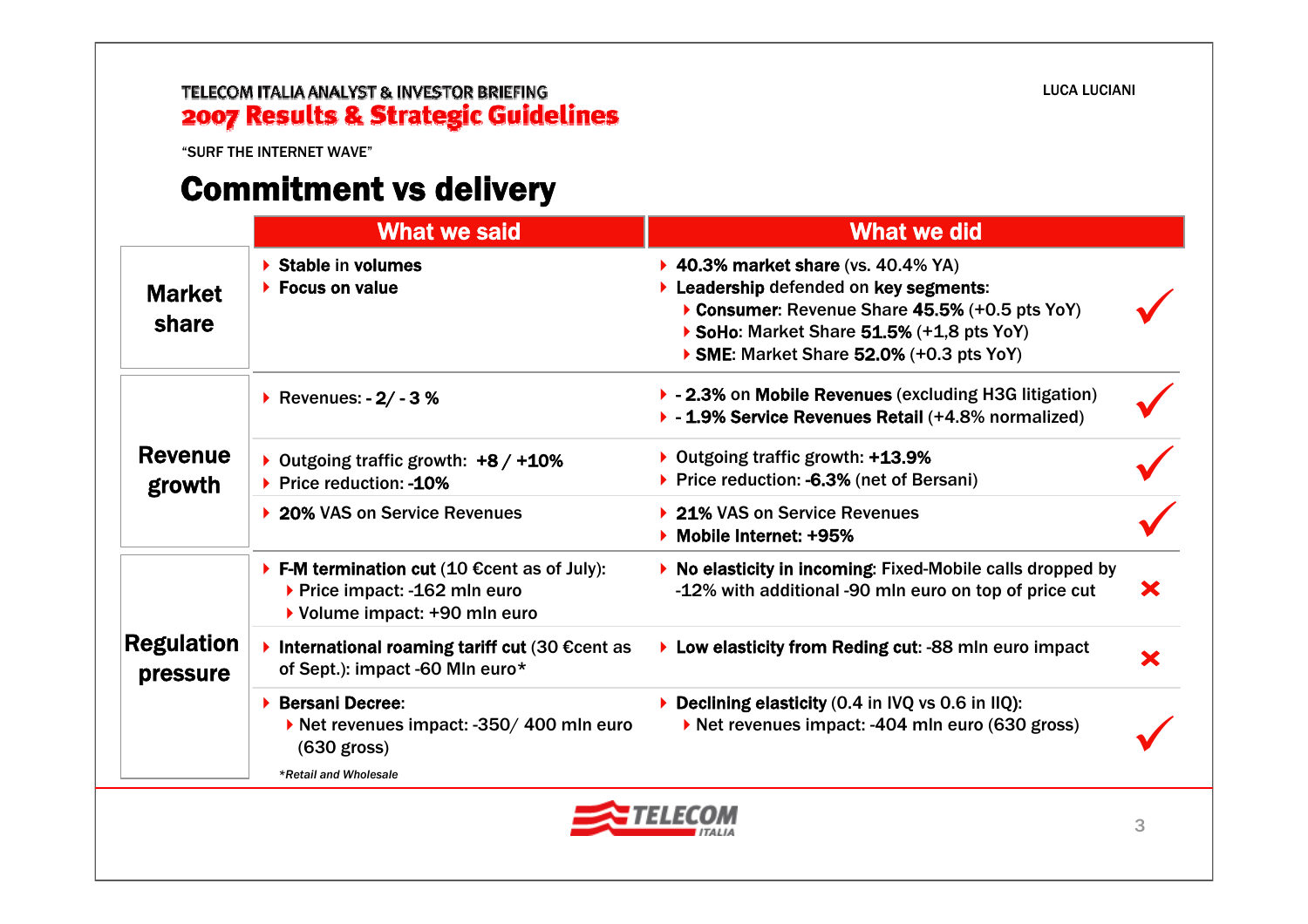#### TELECOM ITALIA ANALYST & INVESTOR BRIEFING 2007 Results & Strategic Guidelines

"SURF THE INTERNET WAVE"

### Defended market share in a competitive environment

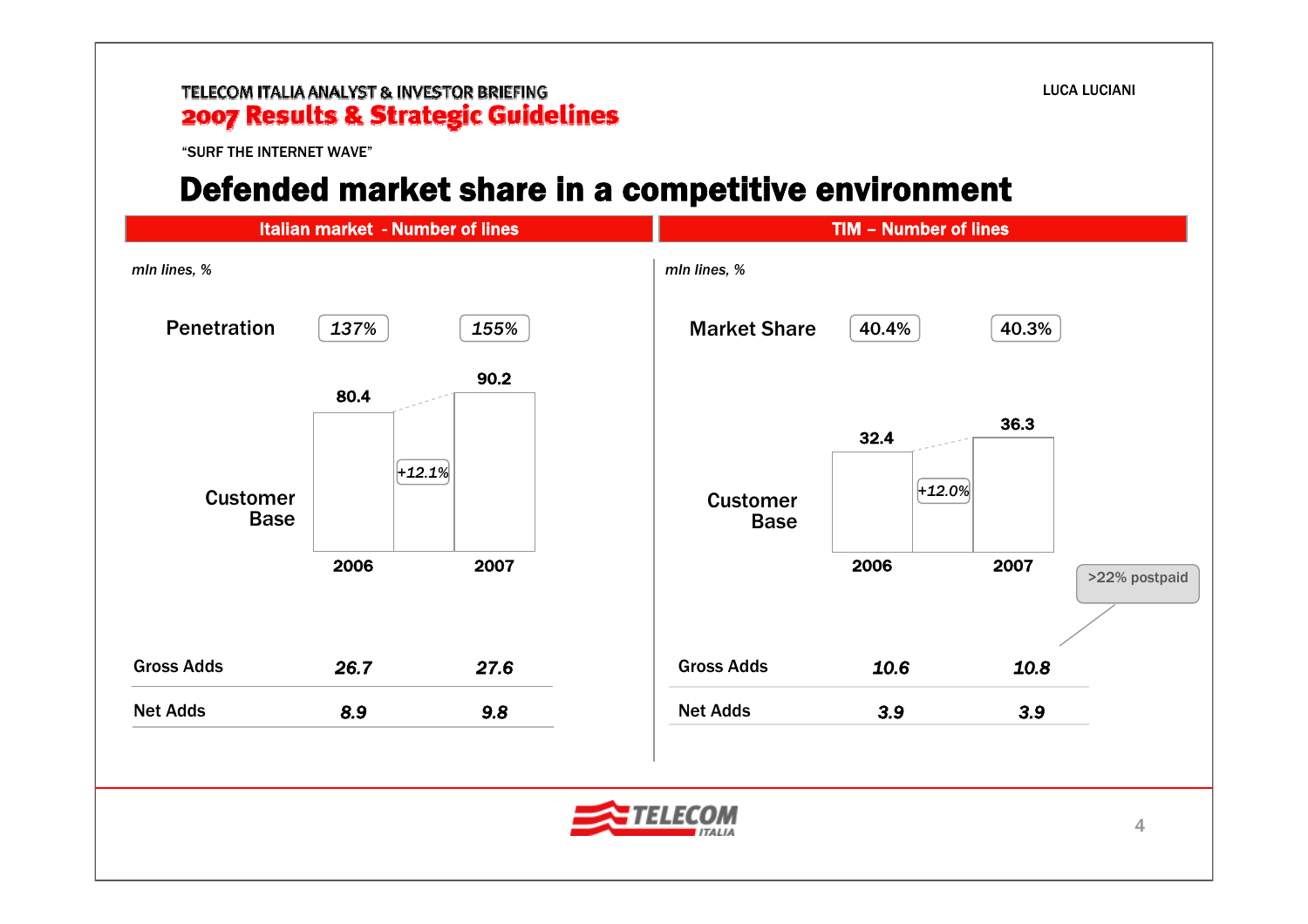#### TELECOM ITALIA ANALYST & INVESTOR BRIEFING 2007 Results & Strategic Guidelines

"SURF THE INTERNET WAVE"

### Defended leadership on most valuable market segments

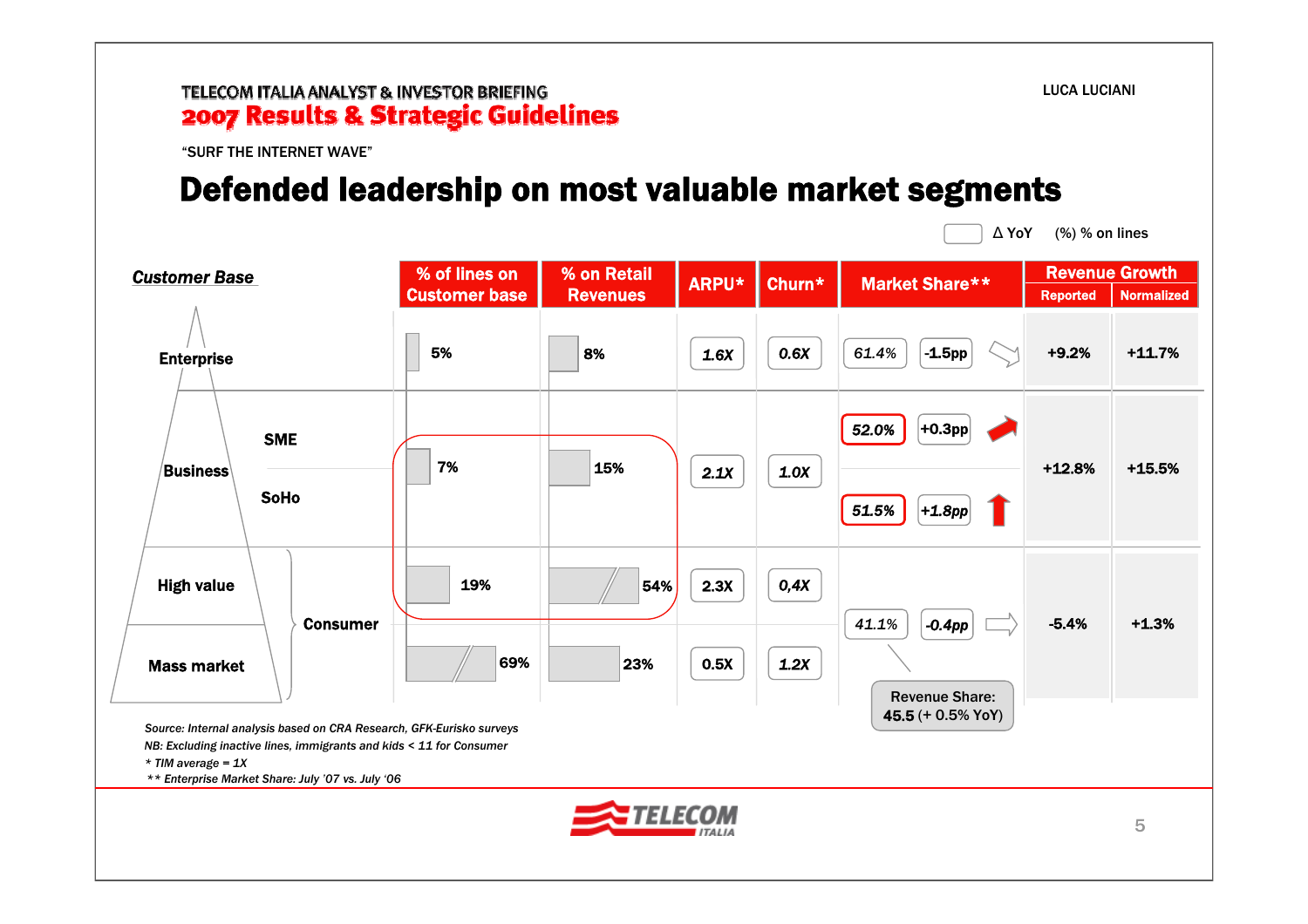"SURF THE INTERNET WAVE"

### Key Results 2007: Domestic Mobile Revenue evolution



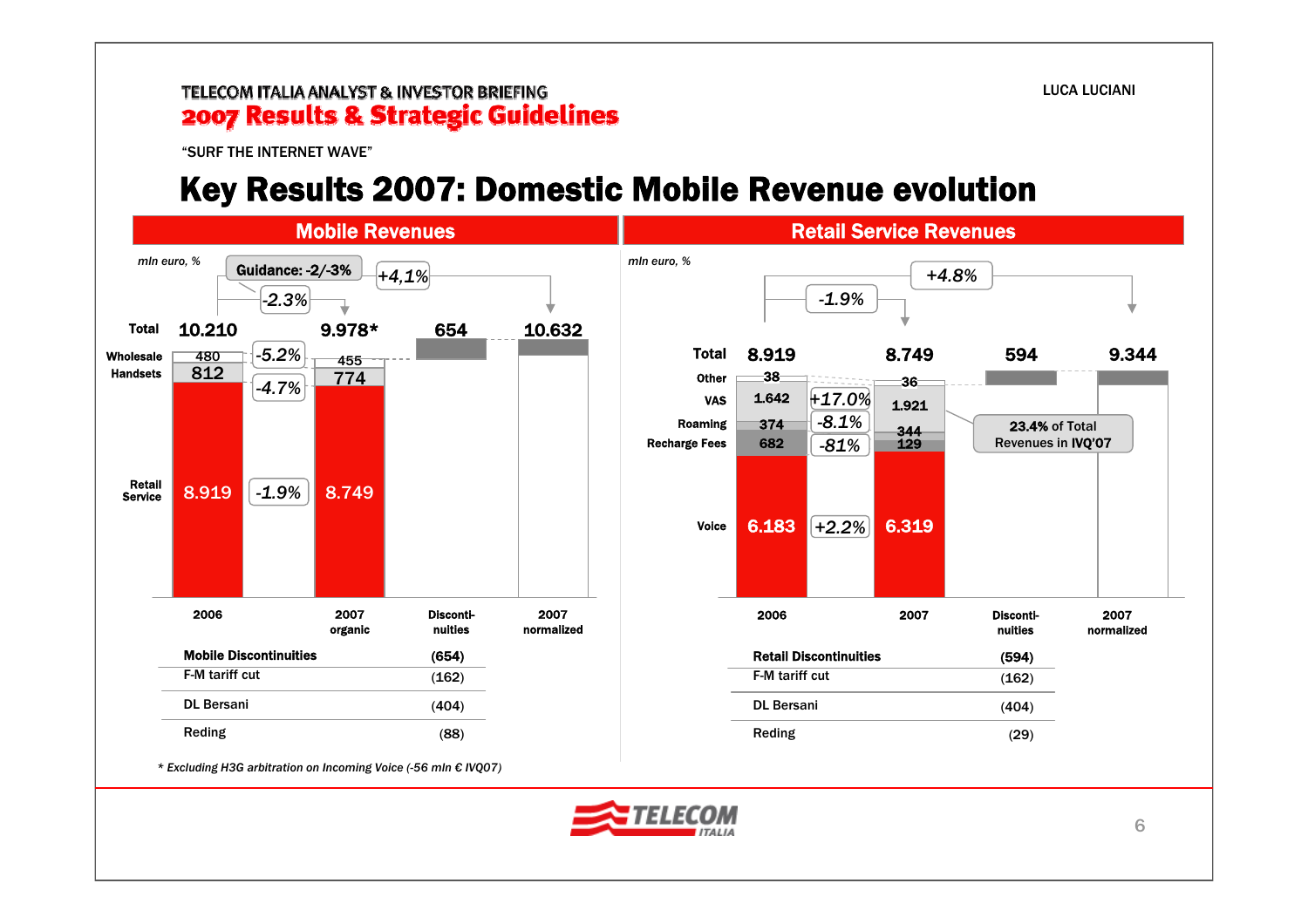"SURF THE INTERNET WAVE"

## Outgoing voice, driver of growth

Revenues (mln euro) Volumes (bln of minutes) Price(€/cent) Outgoing Voice **Incoming Voice** *+1.6% +6.7% -14.3%-17.7% -9.2% +5.8% +4.2% -0.2%* Elasticity >0 and a Elasticity=0  $-12.4%$  F-M 4.394 4.466 $4.764$ 2005 2006 20072.002 1.716 1.5552005 2006 2007*-6.3%+13.9% -3.9%-9.4%*27.9 26.331.72005 2006 2007 16.0 $16.7$   $16.0$   $15.0$ 2005 2006 200711.9 14.410.82005 2006 200713.9 14.5 14.4 2005 2006 2007▶ Bersani Decree reduced mobility price premium ▶ No elasticity on incoming from Fixed-Mobile termination cut▶ Focus on on-net tariff plan based on community (like TIM Tribù) ▶ Postpaid flat rate packages reduced mobility price premium and moved volumes on Mobile network▶ Outgoing Voice increasing  $\blacktriangleright$  Incoming Voice dropping

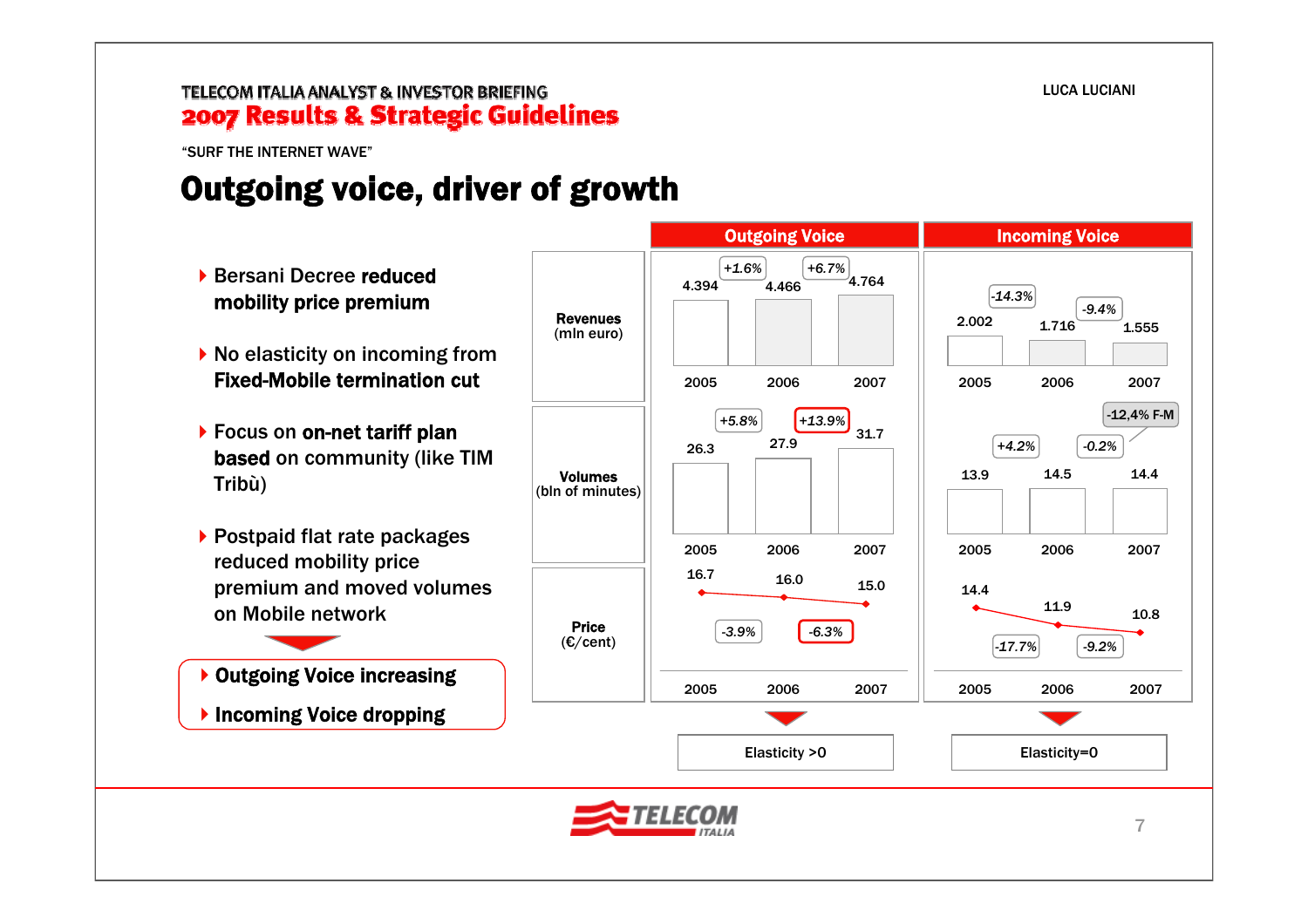#### TELECOM ITALIA ANALYST & INVESTOR BRIEFING 2007 Results & Strategic Guidelines

"SURF THE INTERNET WAVE"

### VAS driver of growth: push advanced devices to foster Mobile Internet

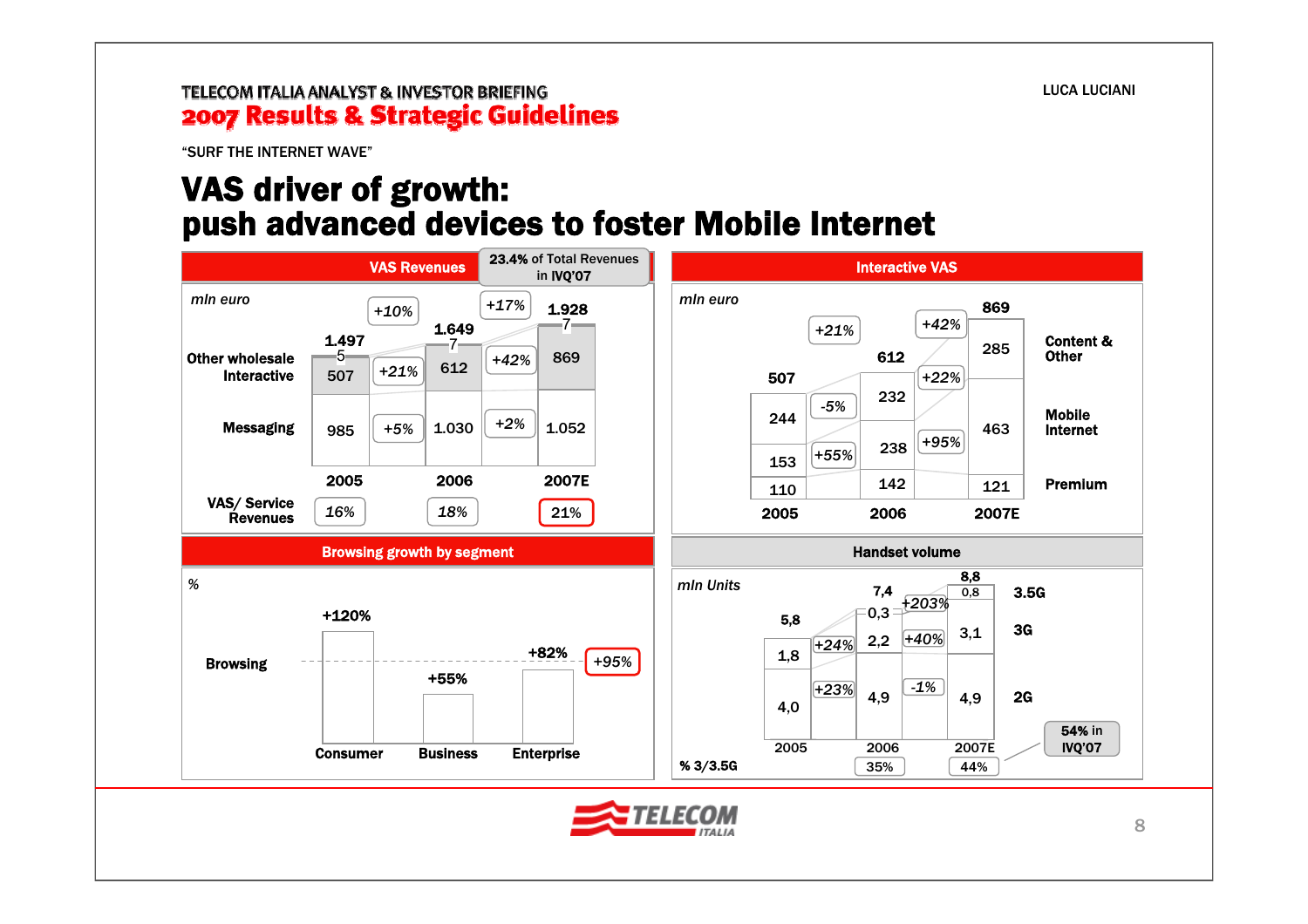### TELECOM ITALIA ANALYST & INVESTOR BRIEFING 2007 Results & Strategic Guidelines

"SURF THE INTERNET WAVE"



Achievements 2007

- ▶ Sources of growth
- ▶ Outlook 2008 and conclusions

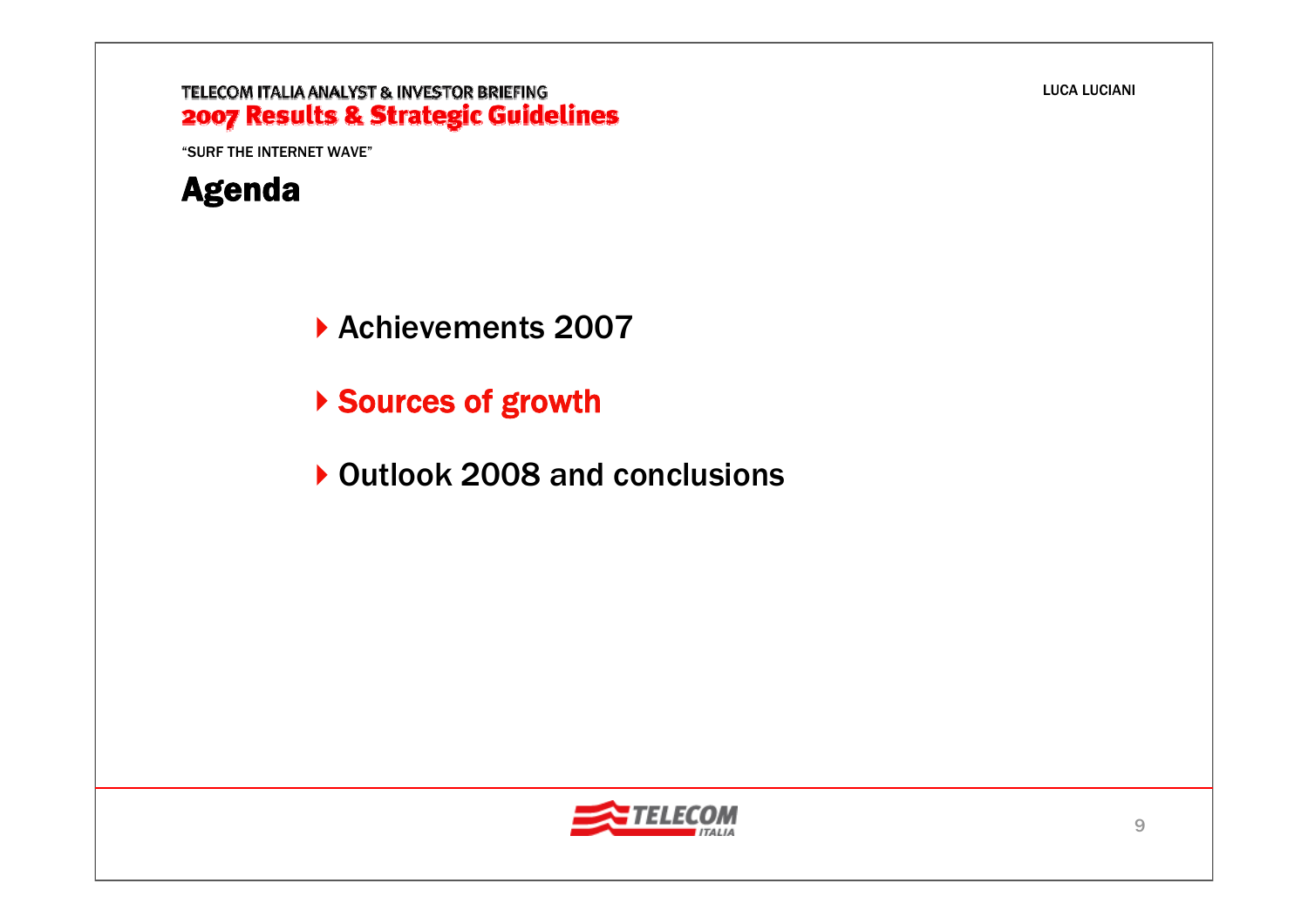#### TELECOM ITALIA ANALYST & INVESTOR BRIEFING 2007 Results & Strategic Guidelines

"SURF THE INTERNET WAVE"

### Sources of growth: step 1 – improve the Customer Satisfaction

|                       |   | From mobile to personal<br>communication                              | <b>From fixed to Broadband</b><br>environment                                                      | <b>From internet portal to</b><br><b>Community</b> |
|-----------------------|---|-----------------------------------------------------------------------|----------------------------------------------------------------------------------------------------|----------------------------------------------------|
|                       |   | <b>TIM</b>                                                            |                                                                                                    | 36<br>VIRGILIO                                     |
|                       | 1 | <b>Improve Customer Satisfaction</b>                                  | The Broadband seamless experience<br>$\mathbf{2}$                                                  |                                                    |
| <b>Transformation</b> |   | <b>Brand</b><br><b>Offering</b><br><b>Customer Care/ Go-to-market</b> | ▶ Fixed & Mobile broadband to improve customer loyalty<br>Create value trough FMS & BB penetration |                                                    |
|                       |   |                                                                       | Increase share of wallet<br>3                                                                      |                                                    |

Expansion

▶ Increase customers share of wallet (moving vs. contiguous markets)

 $\blacktriangleright$  Full knowledge of customer behaviors in the IP world (context awareness)

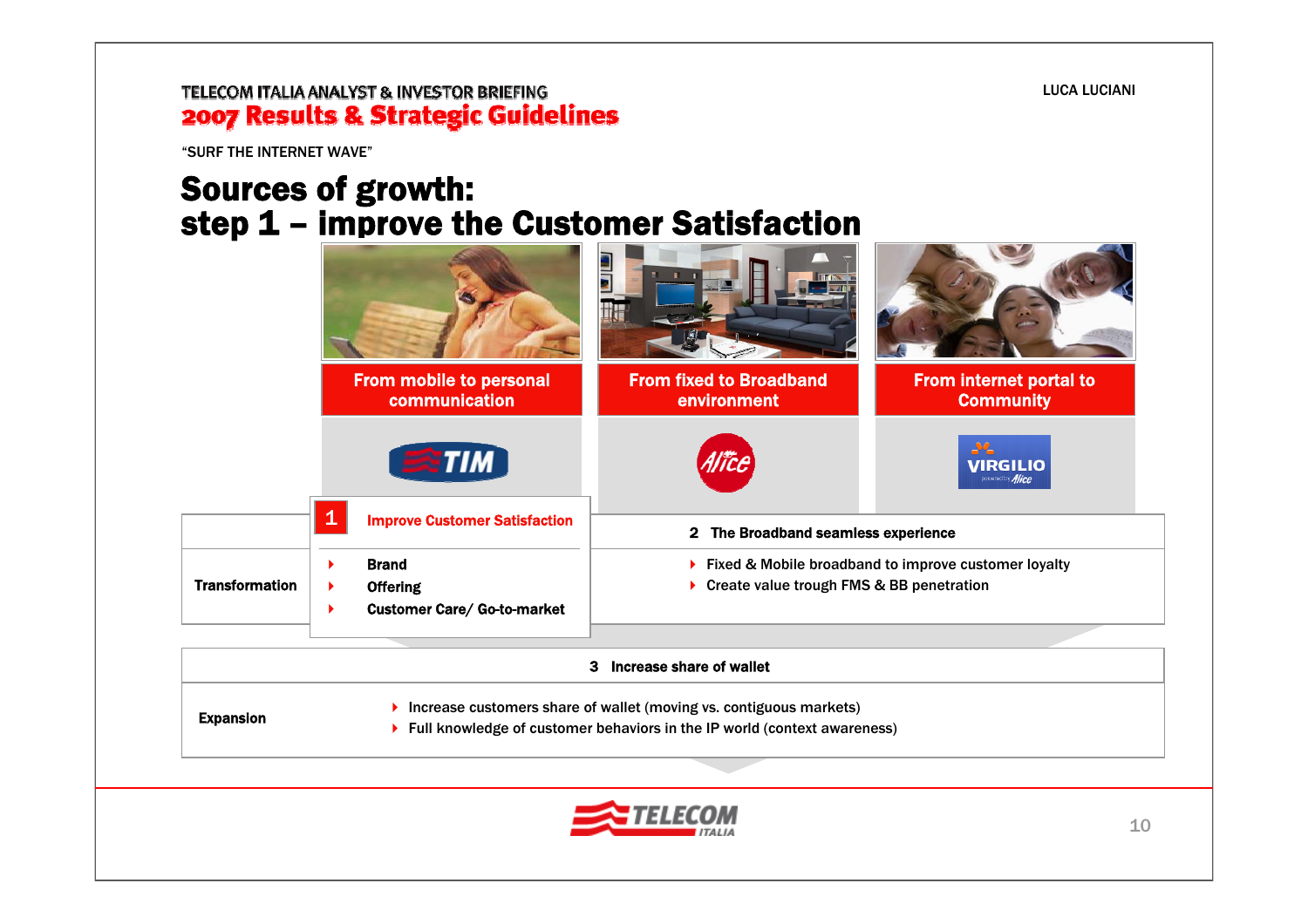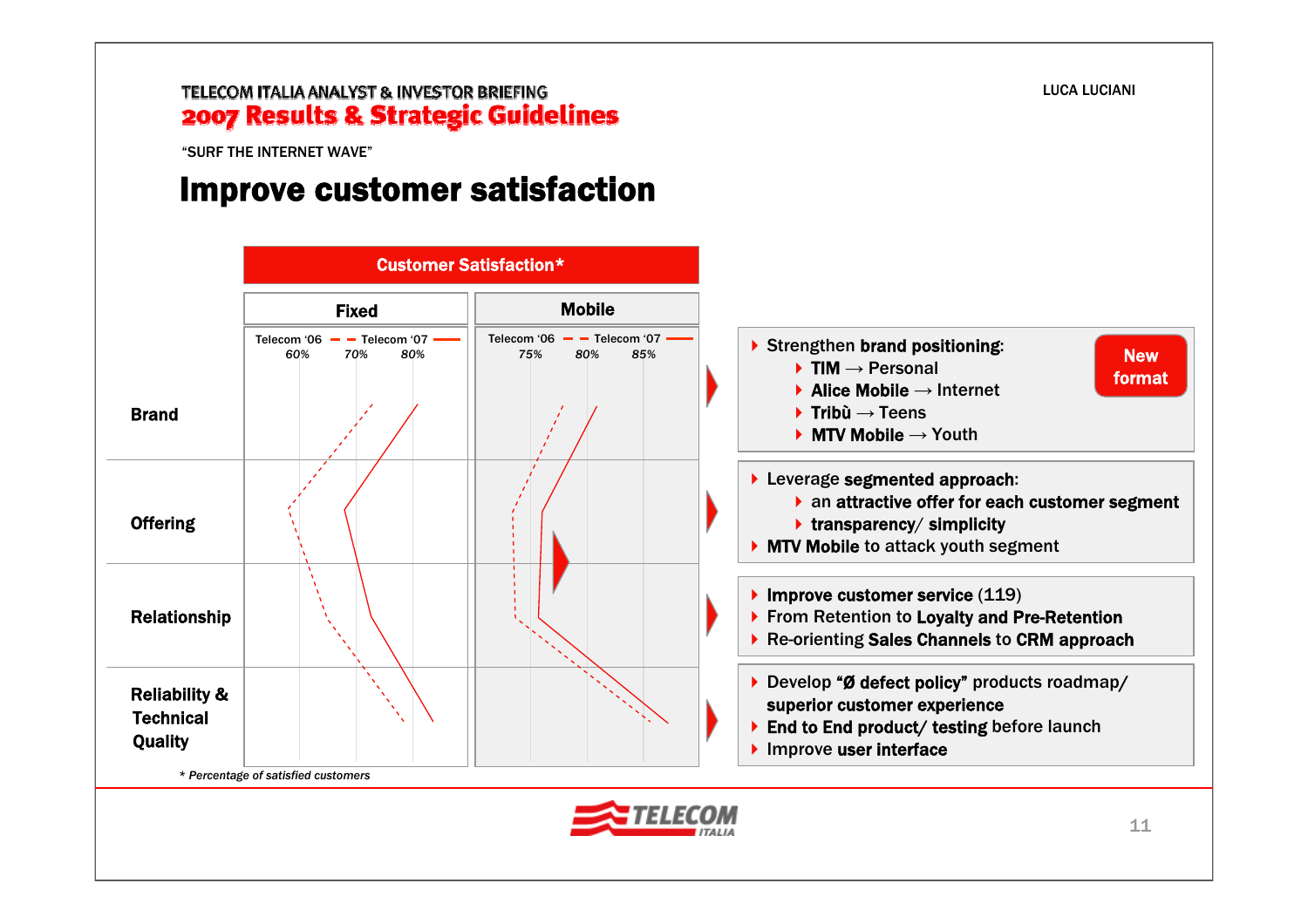#### TELECOM ITALIA ANALYST & INVESTOR BRIEFING 2007 Results & Strategic Guidelines

"SURF THE INTERNET WAVE"

### Strengthen brand positioning



- Ambition and Relationship are key success factors of 2008 TIM Brand strategy
- ▶ Strategy leverages :
	- Discontinuity: new format to capture client attention
	- ▶ Emotion: emotions drive actions, reason drives conclusions
	- More value to the customer

### *Launch new format March 2008*

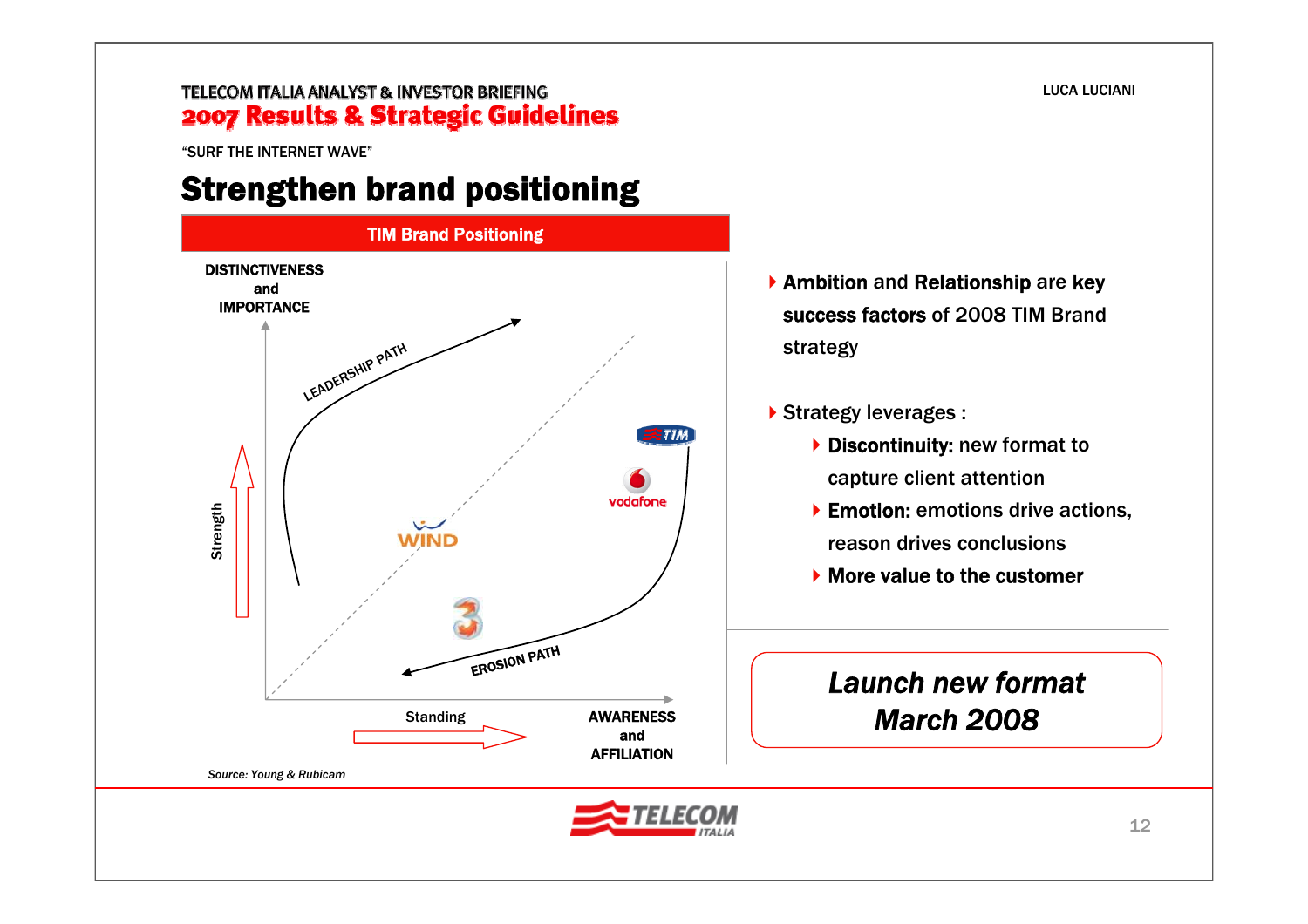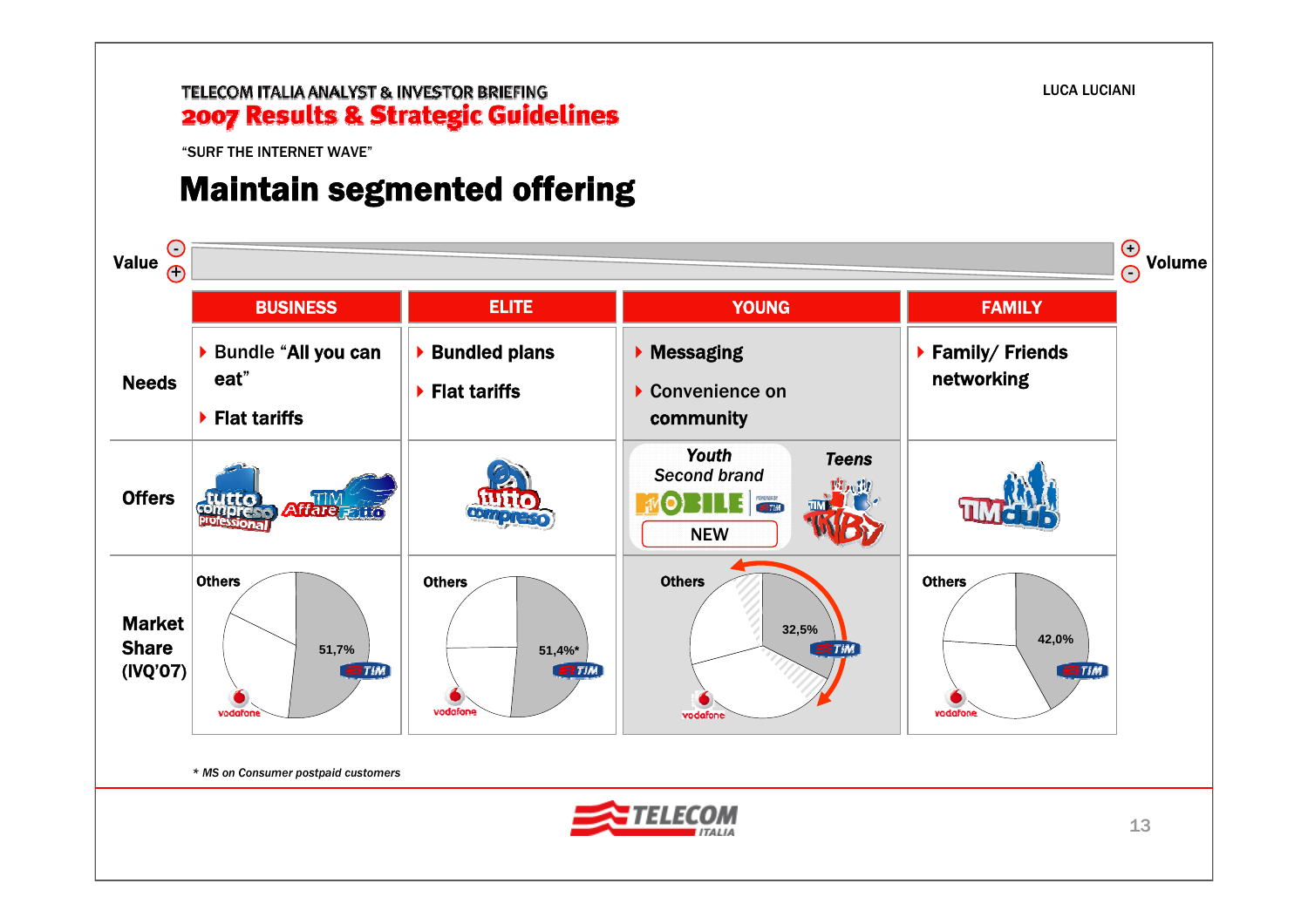#### TELECOM ITALIA ANALYST & INVESTOR BRIEFING **2007 Results & Strategic Guidelines**

"SURF THE INTERNET WAVE"

### Reinforce customer relationship

| <b>Customer service</b>                                                                                                                                                                                                                                                                                                                                        | <b>Loyalty and Pre-retention</b>                                                                                                                          | <b>Retention</b>                                                                                                                        |
|----------------------------------------------------------------------------------------------------------------------------------------------------------------------------------------------------------------------------------------------------------------------------------------------------------------------------------------------------------------|-----------------------------------------------------------------------------------------------------------------------------------------------------------|-----------------------------------------------------------------------------------------------------------------------------------------|
| ▶ Re-engineering of Call Centers<br>leveraging multichannel contact:<br>$\blacktriangleright$ Human touch: critical needs<br>$\triangleright$ IVRs: services and offer activation<br>$\triangleright$ WEB: self caring<br>Target 2008<br><b>H-E Customers:</b><br>- ASR 90%<br>119<br>- SL 75%<br>- Back-Office <2 days<br><b>Customer Care "on the field"</b> | <b>MILLEUNATIM</b><br>Relaunch loyalty program<br>Expected Customers YE: 9 mln<br>Ausive<br>Handsets upgrade program to<br>lock-in best customers (1 mln) | In 2008 focus effort on high-<br>value customers with<br>successful rates<br>$\blacktriangleright$ Increase volume of MNP<br>throughput |
|                                                                                                                                                                                                                                                                                                                                                                | $\triangleright$ Caring<br>$\triangleright$ Pre-retention<br>Loyalty<br>▶ Up-selling                                                                      | $\blacktriangleright$ The ultimate shop experience:<br><b>TIMX</b>                                                                      |
|                                                                                                                                                                                                                                                                                                                                                                |                                                                                                                                                           | 14                                                                                                                                      |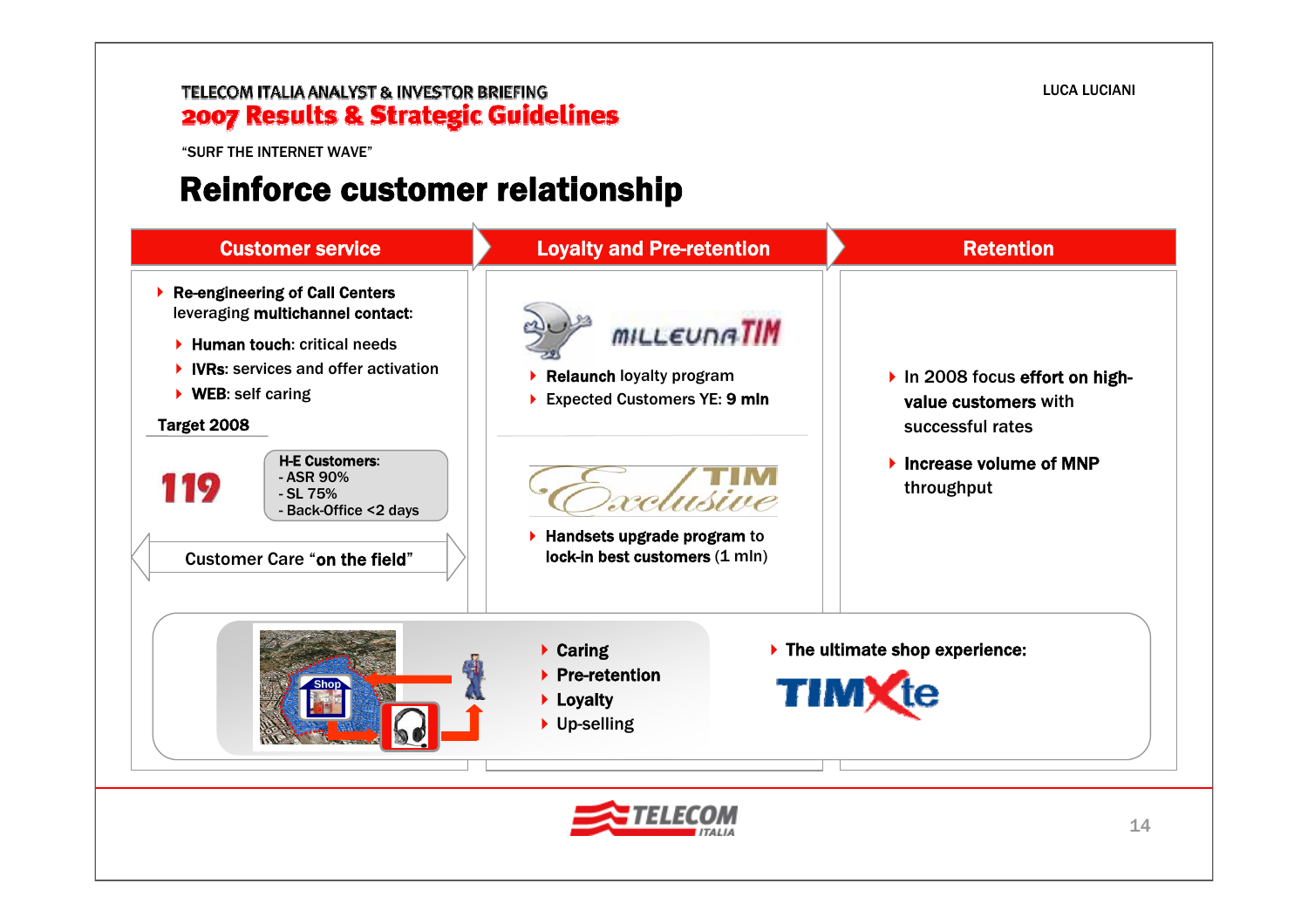#### TELECOM ITALIA ANALYST & INVESTOR BRIEFING 2007 Results & Strategic Guidelines

"SURF THE INTERNET WAVE"

### Sources of growth: step 2 – the Broadband seamless experience

|                       | <b>From mobile to personal</b><br>communication                | <b>From fixed to Broadband</b><br>environment           | <b>From internet portal to</b><br><b>Community</b>   |
|-----------------------|----------------------------------------------------------------|---------------------------------------------------------|------------------------------------------------------|
|                       | $\approx$ TIM                                                  | Alice                                                   | $-22$<br><b>VIRGILIO</b><br>powered by <i>Alice</i>  |
|                       | <b>Improve Customer Satisfaction</b><br>1                      | $\overline{\bf 2}$<br>The Broadband seamless experience |                                                      |
| <b>Transformation</b> | <b>Brand</b><br>▶<br>▶ Offering<br>Customer Care/ Go-to-market | ▶<br>Create value trough FMS & BB penetration           | Fixed & Mobile broadband to improve customer loyalty |

|                  | 3 Increase share of wallet                                                                                                                                      |
|------------------|-----------------------------------------------------------------------------------------------------------------------------------------------------------------|
| <b>Expansion</b> | Increase customers share of wallet (moving vs. contiguous markets)<br>$\triangleright$ Full knowledge of customer behaviors in the IP world (context awareness) |

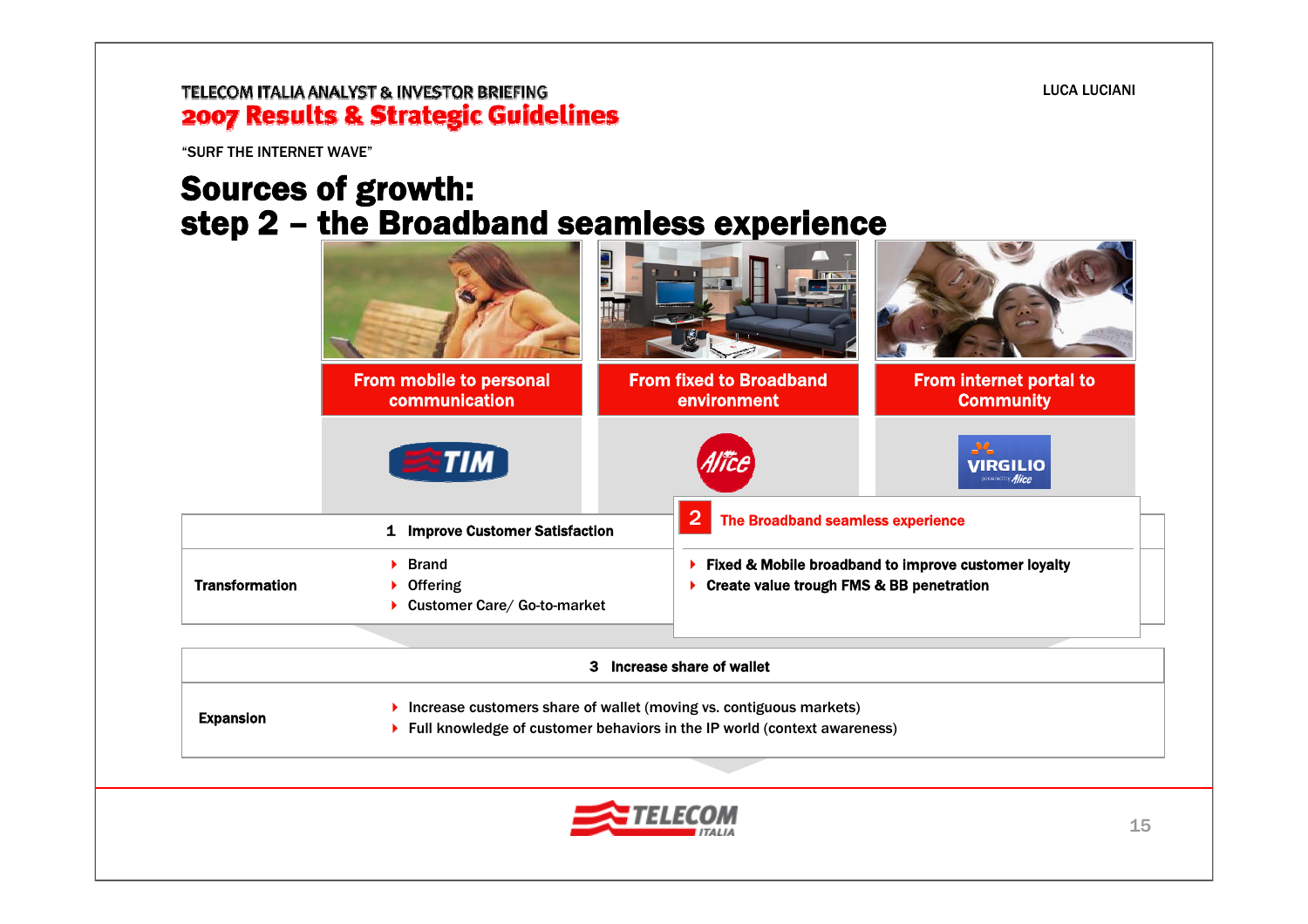#### TELECOM ITALIA ANALYST & INVESTOR BRIEFING 2007 Results & Strategic Guidelines

"SURF THE INTERNET WAVE"

### Broadband development and Fixed-Mobile substitution



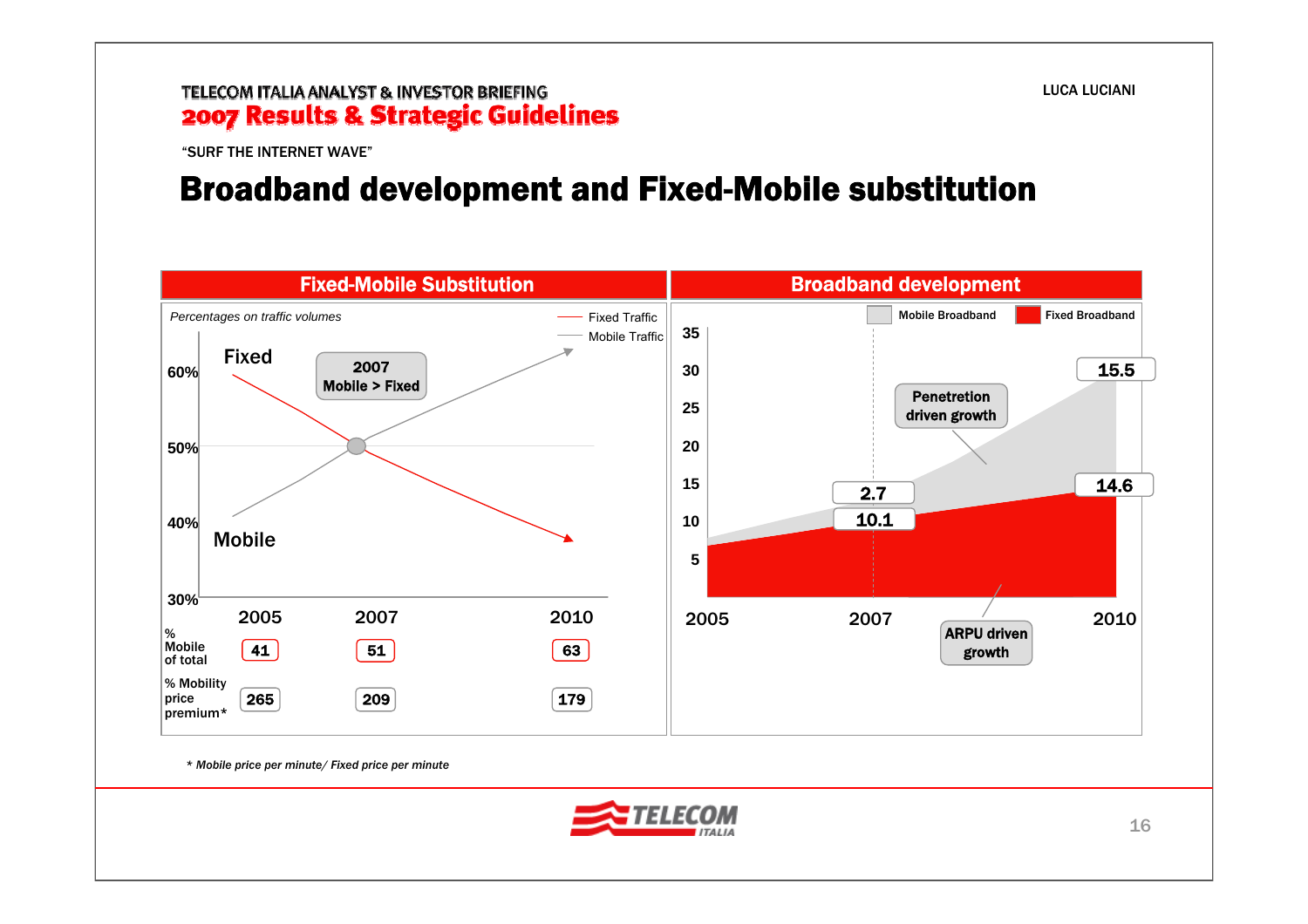"SURF THE INTERNET WAVE"

### How to create value from convergence

|                                     | ▶ Preserve High-End customers                                                                                                             | <b>Offering strategy</b>                                                                |  |
|-------------------------------------|-------------------------------------------------------------------------------------------------------------------------------------------|-----------------------------------------------------------------------------------------|--|
| <b>Control Wireline</b><br>churners | Control churn of Low-end<br>customer vs mobile only<br>solutions                                                                          | "Service Sensitive" customers<br>▶ Focus on Fixed and Mobile Broadband<br>penetration   |  |
| Leverage Voice<br>"price up"        | $\blacktriangleright$ Increase voice value thanks to<br>mobile price premium                                                              | ▶ Focus on IPTV (3Play) and advanced<br>digital contents<br>"Price Sensitive" customers |  |
| <b>Broadband</b><br>development     | Accelerate mobile broadband<br>development trough convergent<br>offers<br>▶ Avoid price competition between<br>fixed and mobile Broadband | ▶ Naked ADSL<br>▶ Home Zone Mobile                                                      |  |

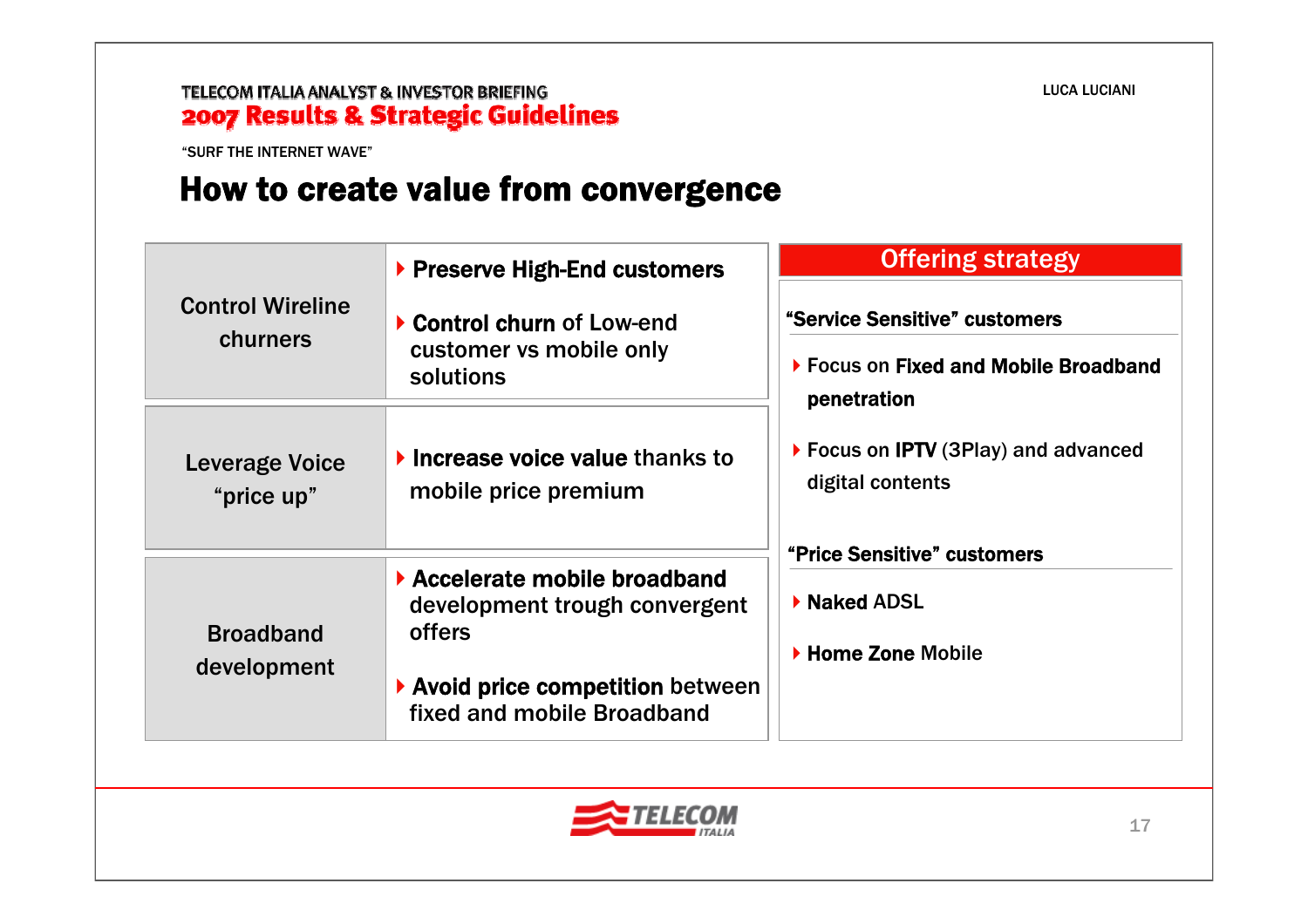# **TELECOM ITALIA ANALYST & INVESTOR BRIEFING<br>2007 Results & Strategic Guidelines**

"SURF THE INTERNET WAVE"

## TI offering roadmap

|                                    | "Pure Mobile"                                           | <b>Advanced</b>         | <b>Customer attitude</b>                                                                     |                                       |
|------------------------------------|---------------------------------------------------------|-------------------------|----------------------------------------------------------------------------------------------|---------------------------------------|
|                                    |                                                         | fixed operator          | "Service Sensitive"                                                                          | "Price Sensitive"                     |
| 3 play<br>(BB/Voice-<br>Voip/IPTV) | $\triangleright$ Mobile TV<br>(Set Box DVBH/PC<br>Card) | Allice homeTV           | ▶ Premium contents<br>▶ Digital interactive TV                                               | ▶ Self generated<br>contents          |
|                                    |                                                         |                         | <b>TUTTO INCLUSO</b><br>Alice                                                                |                                       |
| 2 play<br>(BB/Voice-Voip)          | <b>MOBILE</b>                                           | <i><b>Vice</b></i>      | Alice<br><b>SEMPRE</b>                                                                       | <b>TIM ADSL Naked</b><br>(Femtocelle) |
| 1 play<br>(Voice)                  |                                                         | TELECONOMY<br>Zero-Zero | <b>MILLEUNATIM</b><br>$\blacktriangleright$ Loyalty program extended to<br>other communities |                                       |

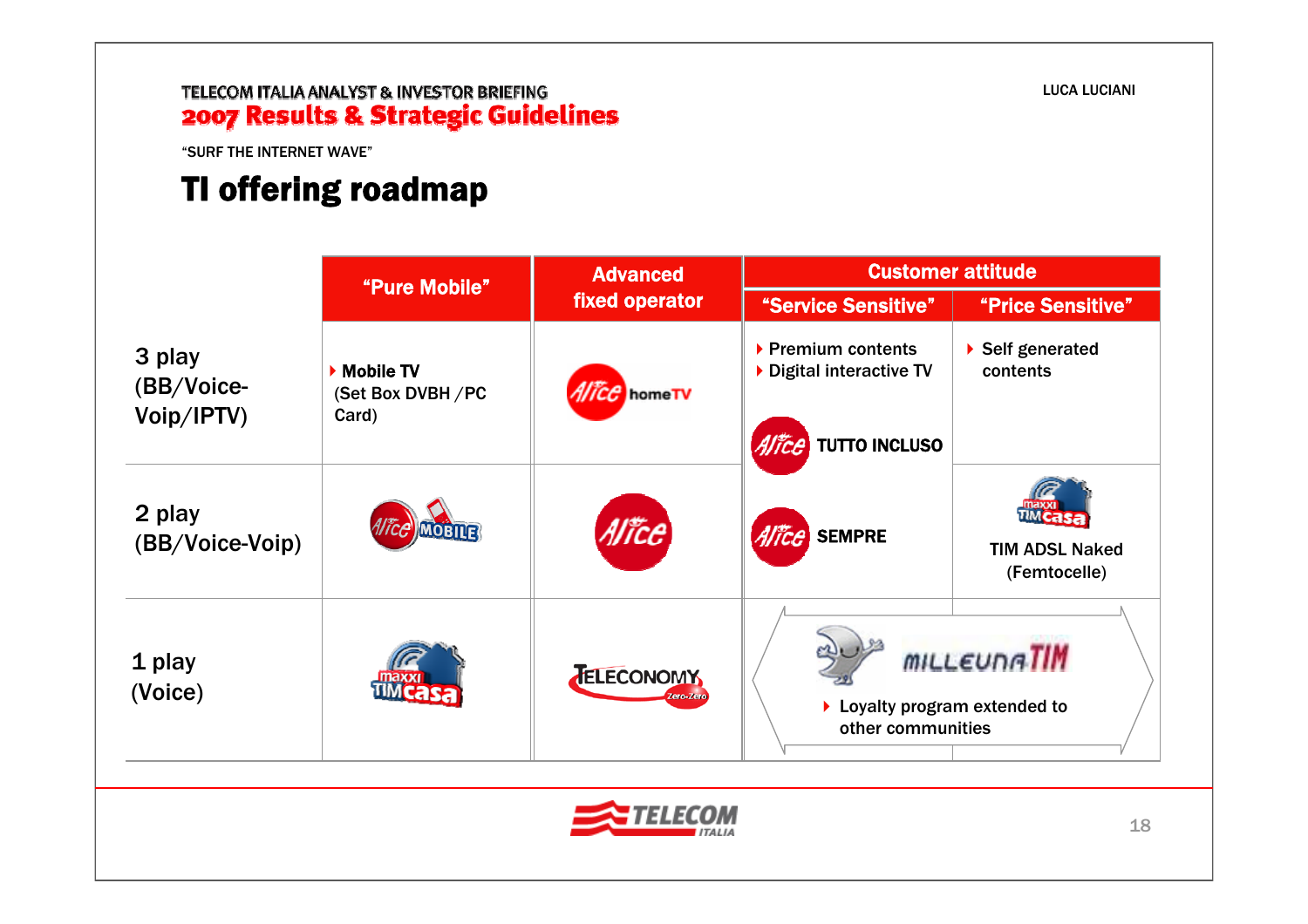#### TELECOM ITALIA ANALYST & INVESTOR BRIEFING 2007 Results & Strategic Guidelines

"SURF THE INTERNET WAVE"

## Reshaping the Italian Consumer Market

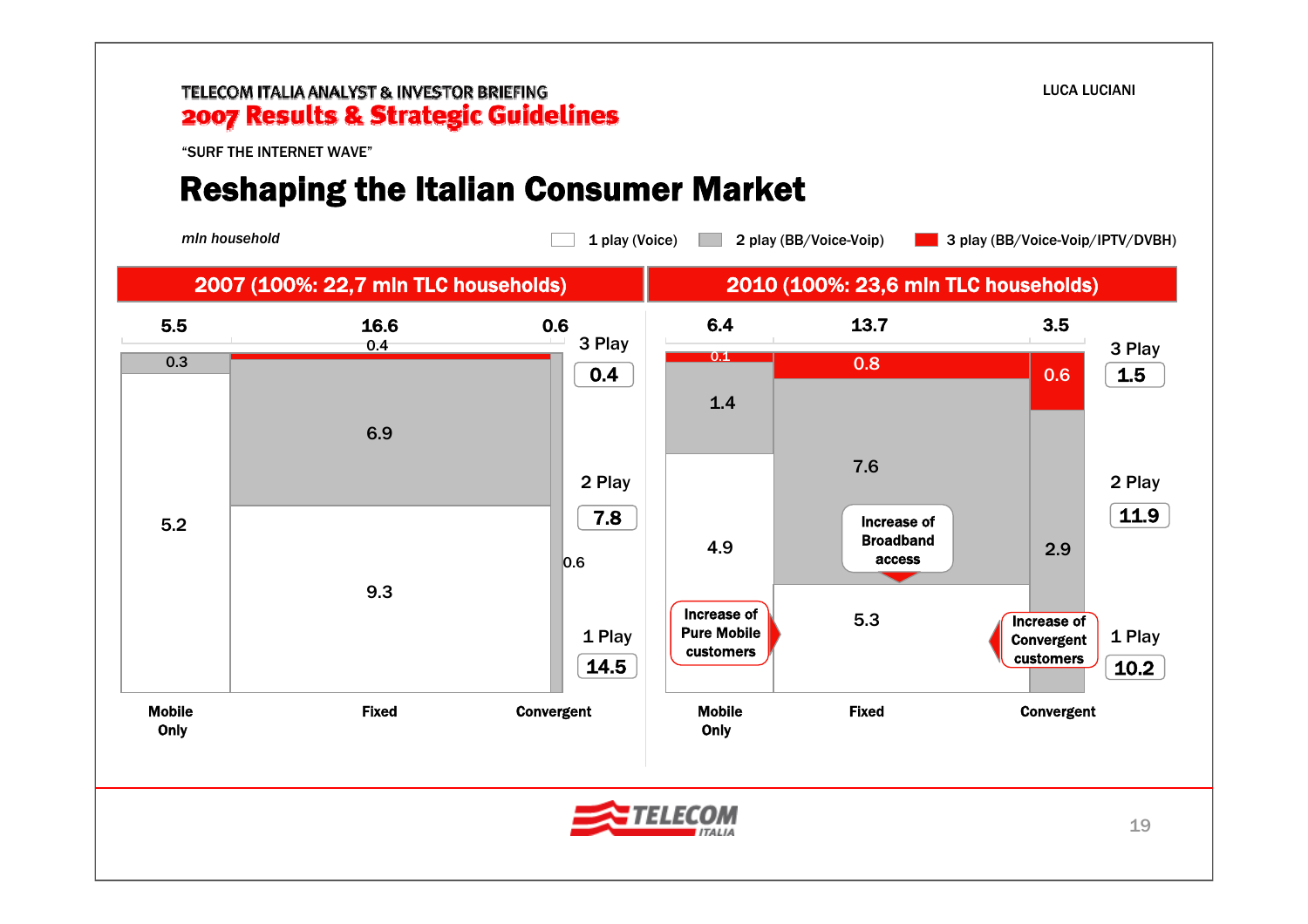### TELECOM ITALIA ANALYST & INVESTOR BRIEFING 2007 Results & Strategic Guidelines

"SURF THE INTERNET WAVE"

### Sources of growth: step 3 – increase the share of wallet

|                                                                                                                                                                               | From mobile to personal<br>communication   | <b>From fixed to Broadband</b><br>environment                                                                                     | <b>From internet portal to</b><br><b>Community</b> |  |
|-------------------------------------------------------------------------------------------------------------------------------------------------------------------------------|--------------------------------------------|-----------------------------------------------------------------------------------------------------------------------------------|----------------------------------------------------|--|
|                                                                                                                                                                               | <b>ETIM</b>                                |                                                                                                                                   | <b>VIRGILIO</b><br>powered by <i>Alice</i>         |  |
|                                                                                                                                                                               | 1 Improve Customer Satisfaction            | 2 The Broadband seamless experience                                                                                               |                                                    |  |
| <b>Transformation</b>                                                                                                                                                         | <b>Brand</b><br>Þ.<br><b>Offering</b><br>▶ | ▶ Fixed & Mobile broadband to improve customer loyalty<br>Create value trough FMS & BB penetration<br>Customer Care/ Go-to-market |                                                    |  |
|                                                                                                                                                                               |                                            | 3<br><b>Increase share of wallet</b>                                                                                              |                                                    |  |
| Increase customers share of wallet (moving vs. contiguous markets)<br>▶<br><b>Expansion</b><br>Full knowledge of customers behaviors in the IP world (context awareness)<br>▶ |                                            |                                                                                                                                   |                                                    |  |
|                                                                                                                                                                               |                                            |                                                                                                                                   |                                                    |  |
|                                                                                                                                                                               |                                            |                                                                                                                                   | 20                                                 |  |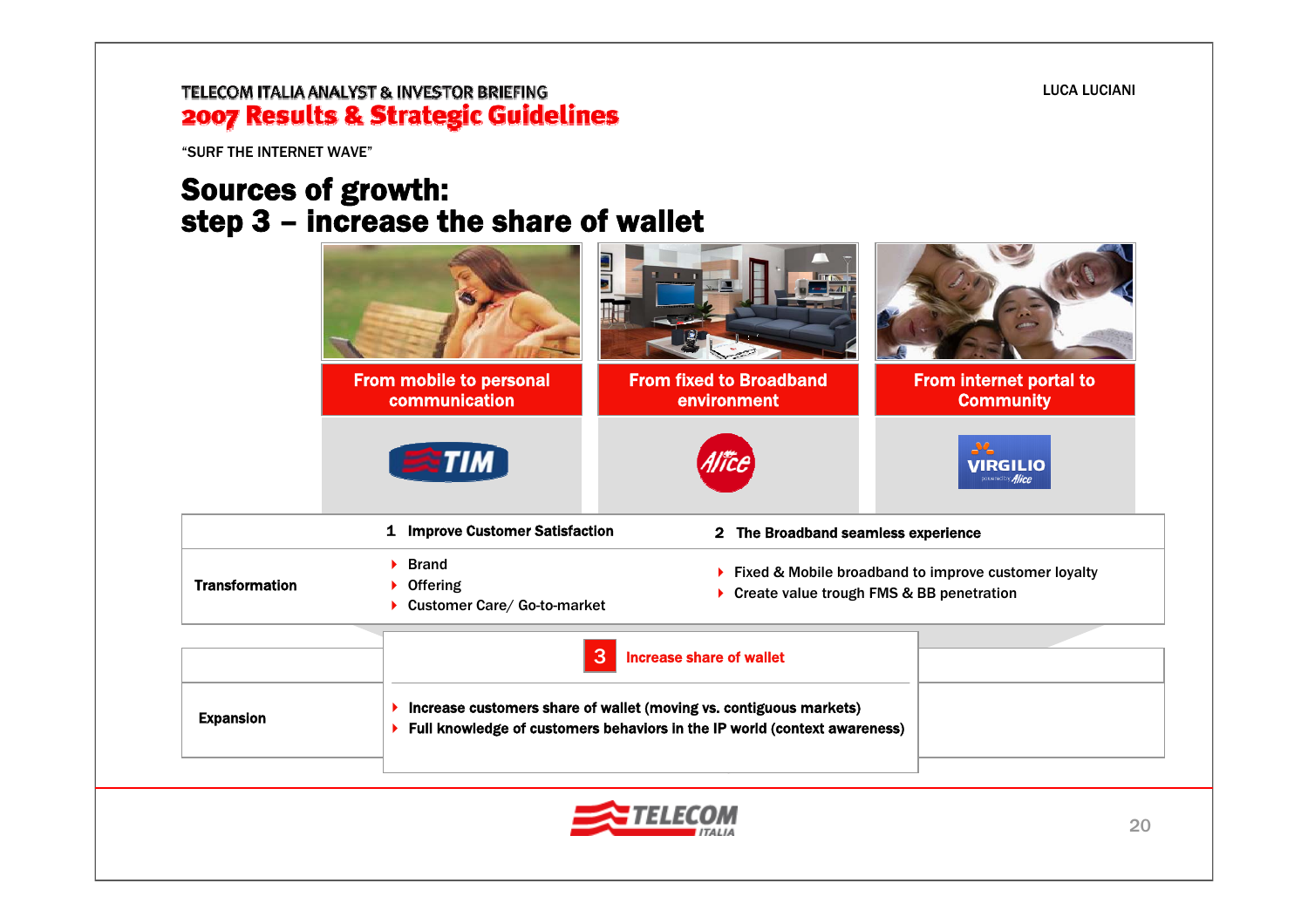"SURF THE INTERNET WAVE"

### Exploit contiguous markets: increase customer share of wallet



LUCA LUCIANI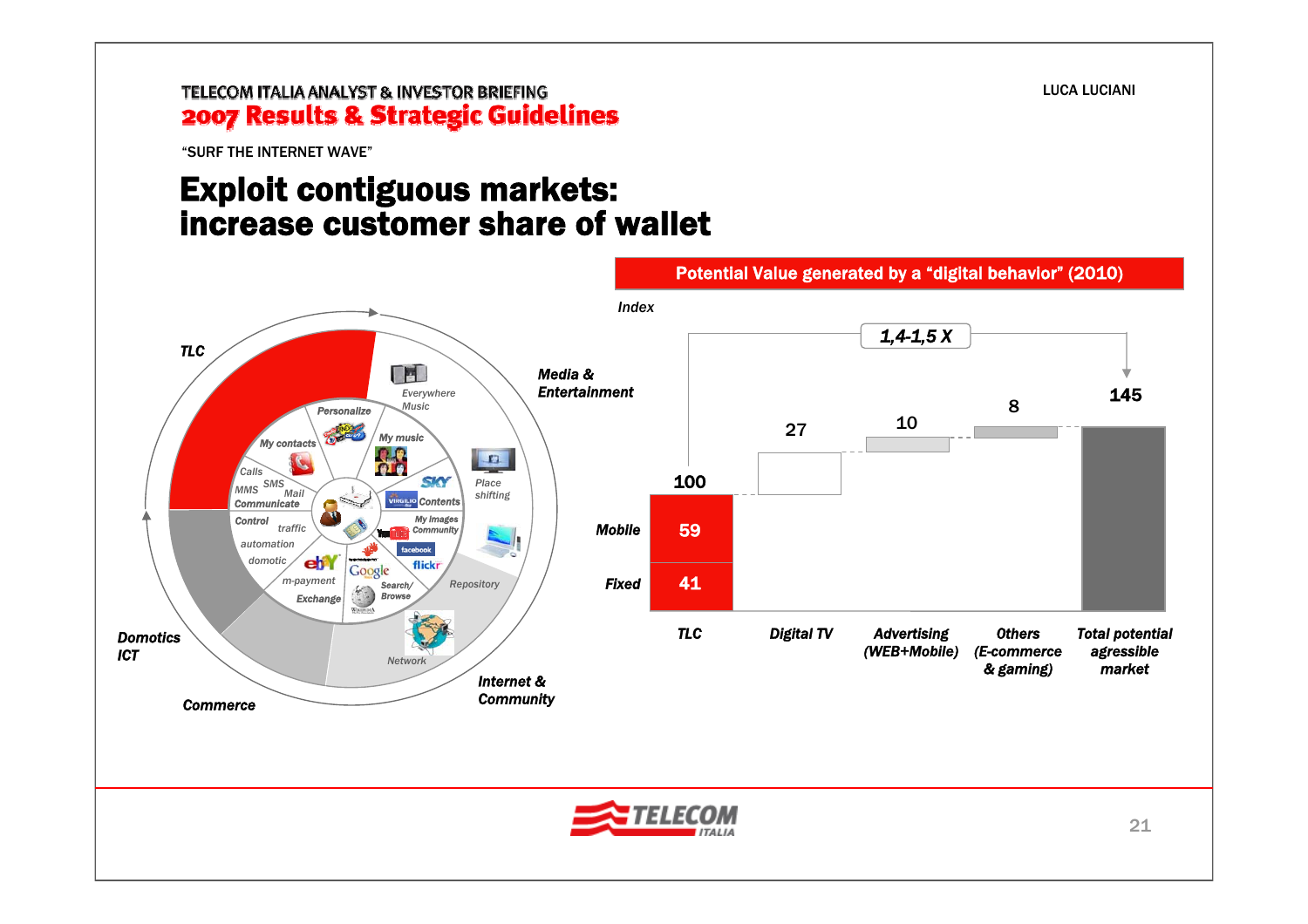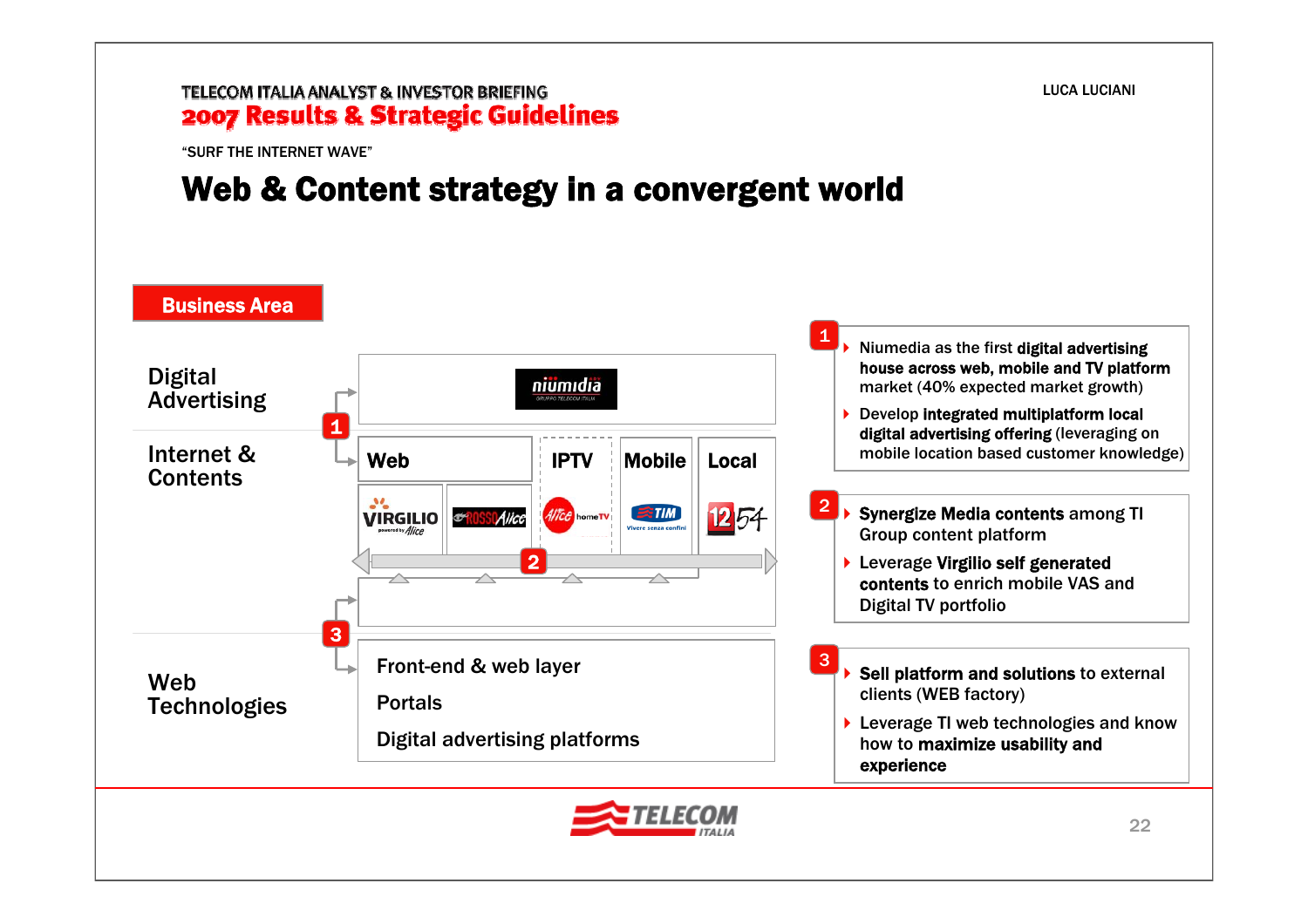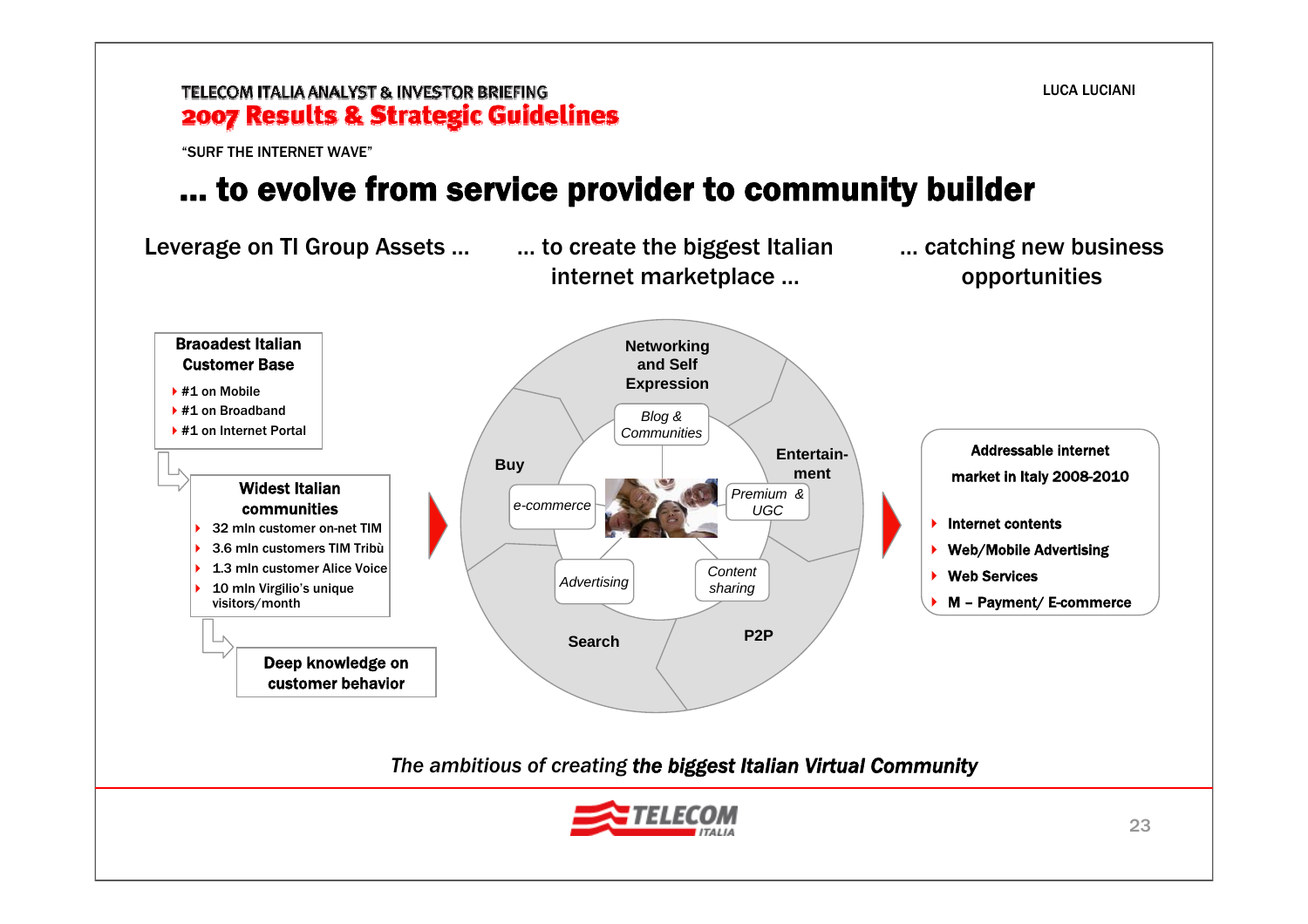#### TELECOM ITALIA ANALYST & INVESTOR BRIEFING 2007 Results & Strategic Guidelines

"SURF THE INTERNET WAVE"



Achievements 2007

- ▶ Sources of growth
- ▶ Outlook 2008 and conclusions

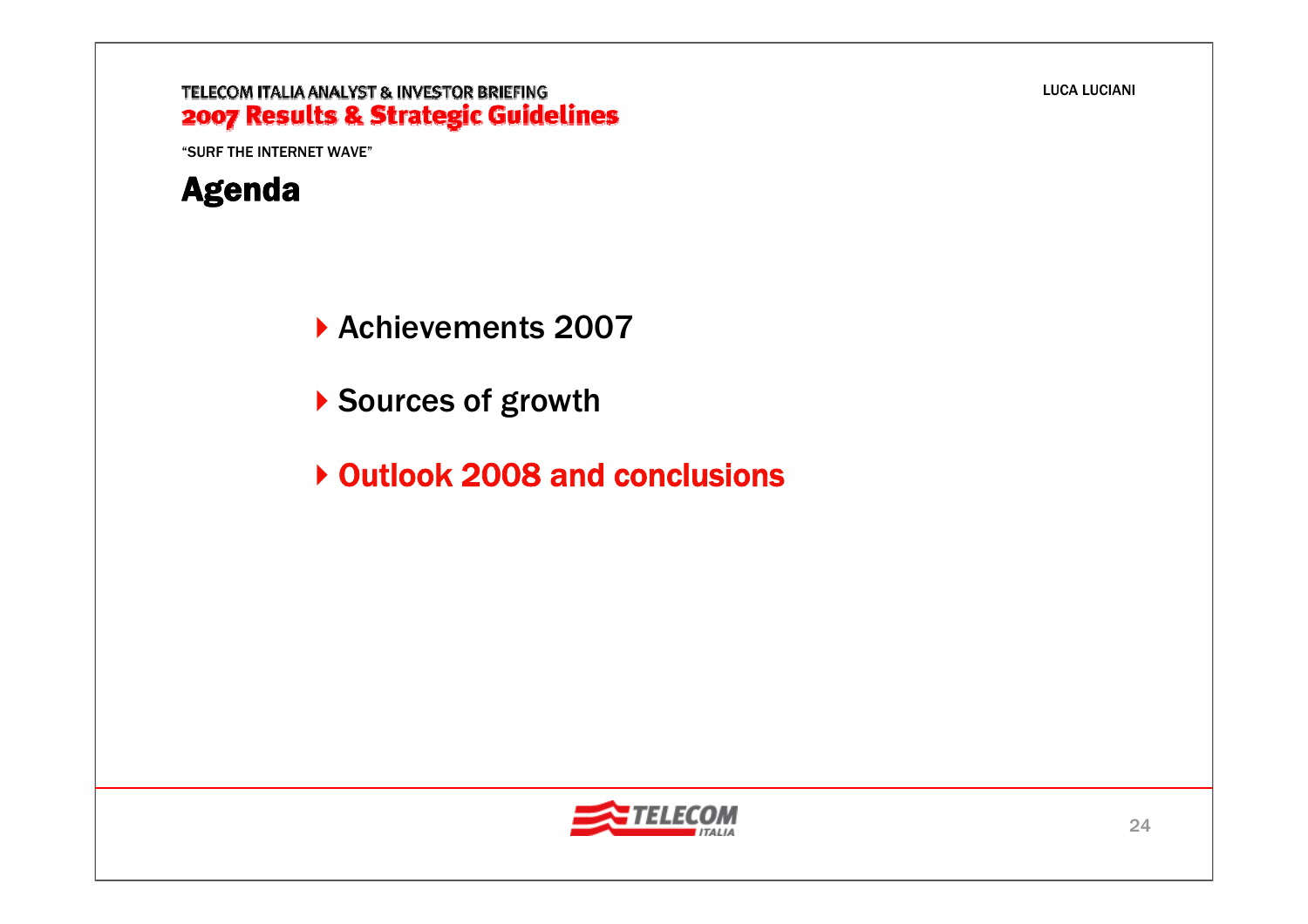